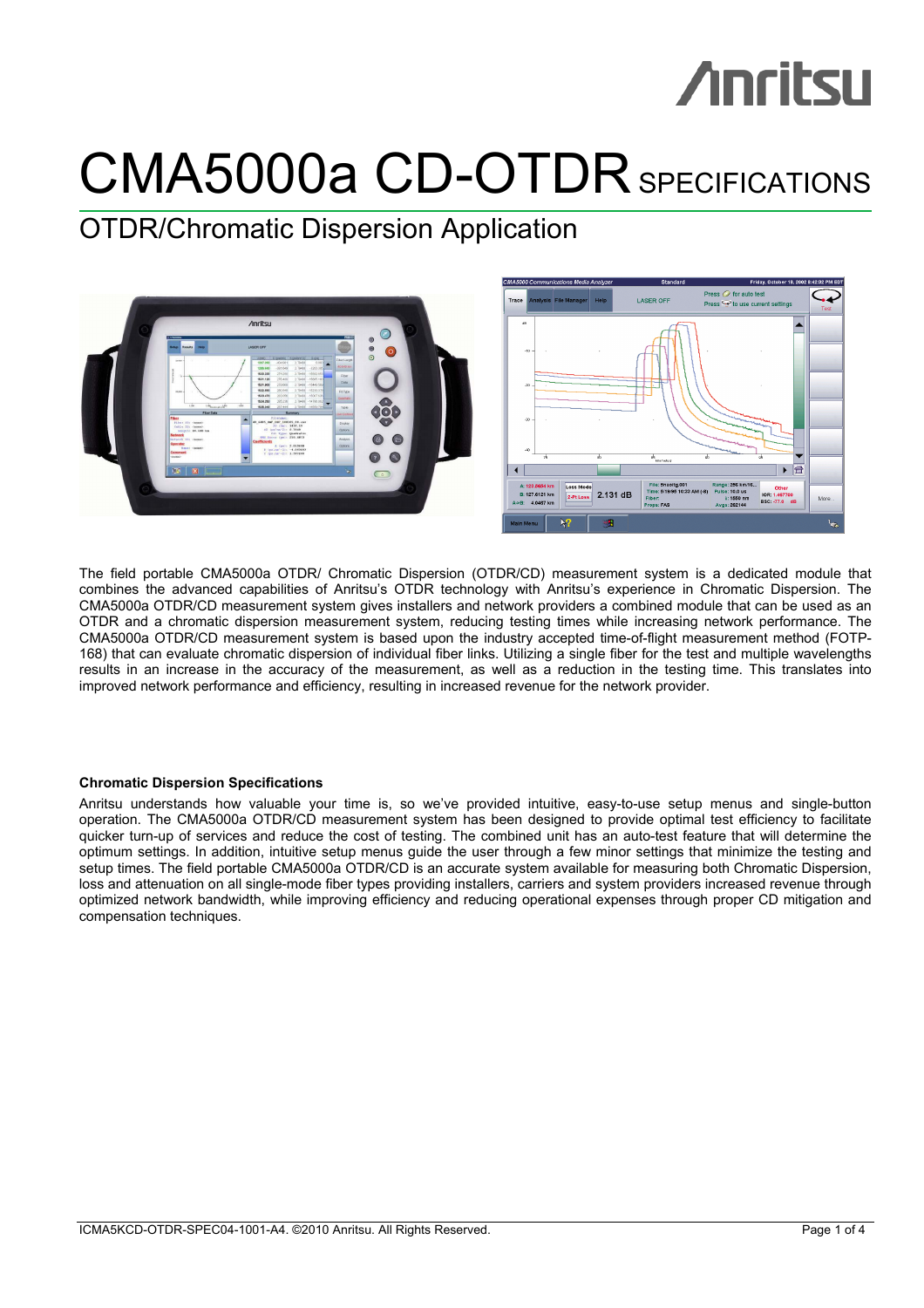| <b>Chromatic Dispersion Specifications</b> |                                                                                                     |  |
|--------------------------------------------|-----------------------------------------------------------------------------------------------------|--|
| <b>Wavelength Range</b>                    | 1310 nm through 1625 nm                                                                             |  |
| <b>Dynamic Range</b>                       | 37 dB (100 km is the typical range when using all 6 wavelengths)                                    |  |
| <b>Dispersion Range</b>                    | There is no physical limitation on either the negative or positive dispersion that can be measured. |  |
| Dispersion Accuracy <sup>*1</sup>          | $\pm 0.7$ ps/nm*km or $\pm 4\%$ (greater number)                                                    |  |
| λ ο Accuracy                               | Typically $\pm$ 10 nm                                                                               |  |
| <b>Number of Testing Wavelengths</b>       | 6                                                                                                   |  |
| <b>Test Time</b>                           | <4 minutes for 50 km                                                                                |  |
| <b>Number of Fibers Required</b>           | <b>One</b>                                                                                          |  |

| <b>OTDR Module Specifications</b>            |                                               |  |
|----------------------------------------------|-----------------------------------------------|--|
| <b>Fiber Type</b>                            | Single-mode (Tri-wavelegth)                   |  |
|                                              | 1310 nm ±20 nm                                |  |
| <b>Center Wavelength</b>                     | 1550 nm ±20 nm                                |  |
|                                              | 1625 nm $±15$ nm                              |  |
|                                              | 1310 nm: <15 nm                               |  |
| <b>Spectral Width (RMS)</b>                  | 1550 nm: <15 nm                               |  |
|                                              | 1625 nm: <15 nm                               |  |
|                                              | 1310 nm: 38 dB                                |  |
| Dynamic Range (typical) *2                   | 1550 nm: 38 dB                                |  |
|                                              | 1625 nm: 38 dB                                |  |
|                                              | 1310 nm: $4$ meters                           |  |
| Initial Reflective Deadzone (typical)*3      | 1550 nm: 4 meters                             |  |
|                                              | 1625 nm: $4$ meters                           |  |
|                                              | 1310 nm: 9 meters                             |  |
| Initial Non-Reflective Deadzone (typical) *4 | 1550 nm: 8 meters                             |  |
|                                              | 1625 nm: 9 meters                             |  |
| Linearity                                    | $0.04$ dB/dB                                  |  |
| Pulsewidth <sup>*5</sup>                     | 5 ns to 20 $\mu$ s                            |  |
| <b>Distance Resolution</b>                   | 0.0001 km, 0.1 m, 1 ft, 0.0001 mi             |  |
| <b>Distance Range Setting</b>                | 5, 20, 50, 125, 250, 300 km                   |  |
| <b>Loss Resolution</b>                       | $0.001$ dB                                    |  |
| <b>Distance Sampling (Range Dependent)</b>   | $0.125, 0.25, 0.5, 1, 2, 4, 8, 16$ m          |  |
| <b>Data Points</b>                           | Up to 256,000                                 |  |
| <b>Distance Accuracy</b>                     | 0.0025% of distance measurement               |  |
|                                              | $±$ distance resolution $±$ index uncertainty |  |
| <b>Laser Safety</b>                          | Meets IEC60825-1 Class I and CDRH Class 1     |  |
|                                              | Requirements (Eye Safe) 21 CFR 1040           |  |

\*1: C- and L- bands

\*2: SNR=1 with up to 256k averages (typical, subtract approximately 2 dB of range to 98% peak noise. Bellcore TR-TSY-000196 Issue 2)

\*3: Using Bellcore TR-TSY- 000196 Issue (typical)

\*4: Deadzones measured on –45 dB reflections (typical)

\*5: Wavelength dependent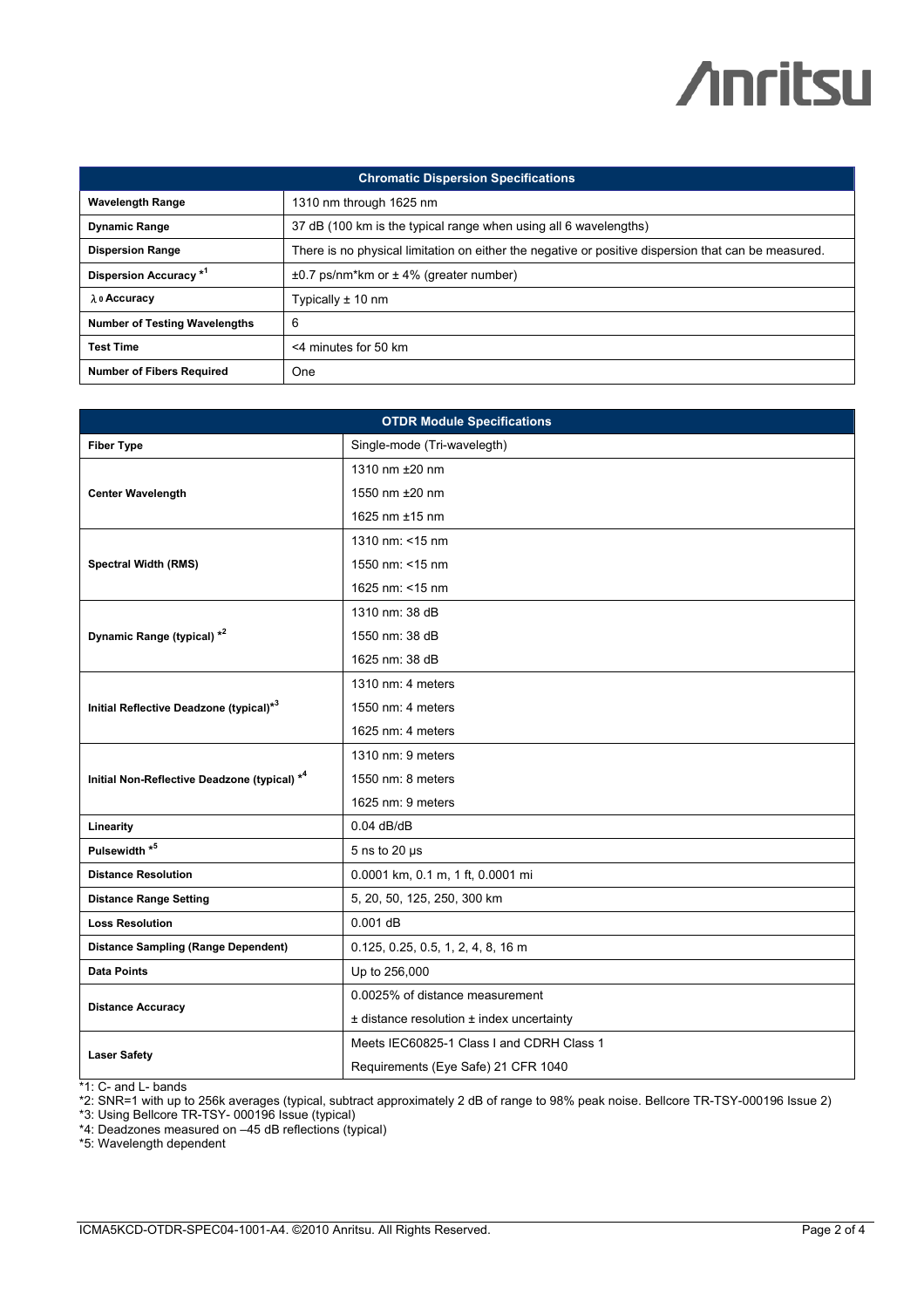## **Ordering Information**

The CMA5302 OTDR based Chromatic Dispersion unit is a single bay module that can be used in either an SBA, MBA or LBA. It features time of flight CD measurements as well as traditional tri-wavelength OTDR testing.

**• Module Number:** 

5302 - \_\_ \_\_ \_\_ -CDOTDR- \_\_ \_\_ \_\_ A B

- A = Select a Meter and Light Source Options 210 = +20 dBm Meter and Light Source
- B = Reflector/Power Meter Connector UFC = FC/UPC USC = SC/UPC UST = ST/UPC